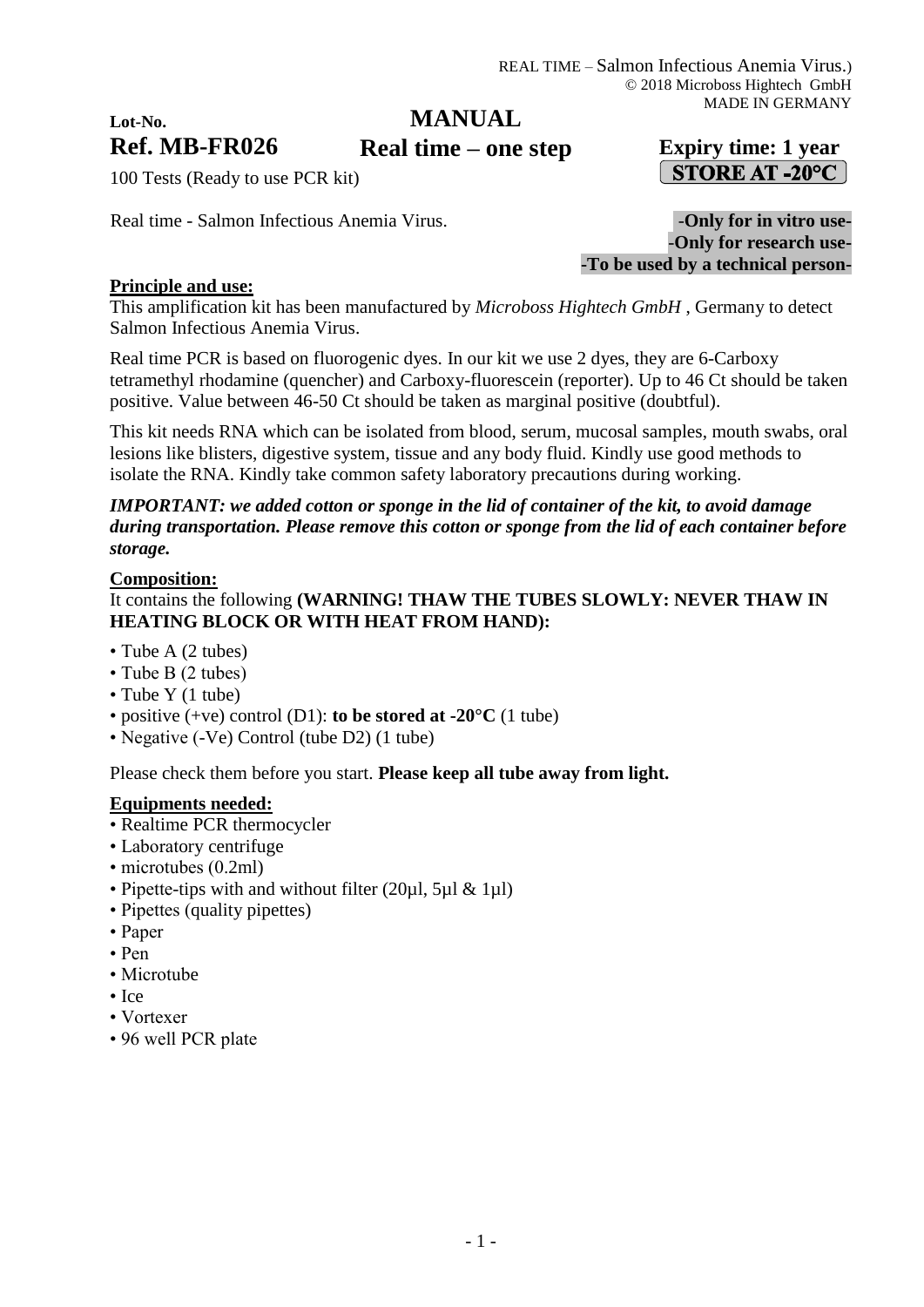## **Procedure:**

### *ONCE AGAIN: VERY IMPORTANT ! PLEASE USE GLOVES ! DON'T TOUCH ANY OTHER OBJECTS, OTHERWISE THERE MAY BE RNASE CONTERMINATION DURING THIS PART.*

## **STEP A**

1. Kindly thaw **one tube** each: A, B, Y, D1 and D2. After thawing, kindly put the tubes at 4°C (as it is better). If the kit is not in use, store them at -20°C.

2. Mark your microtubes with a sample number, +ve Control and –ve Control. You can use 96 well microplate instead of tubes.



**TIP: Add 7µl A + 10µl B + + 1µl Y = 18µl per reaction. In case you want to run 10 reactions i.e. you need total 180µl, therefore you should mix 70µl of**  $A + 100\mu$ **l of**  $B + 10\mu$ **l of**  $Y = 180\mu$ **l from which you can take 18µl and add to each tube. This way you save time and hardware.**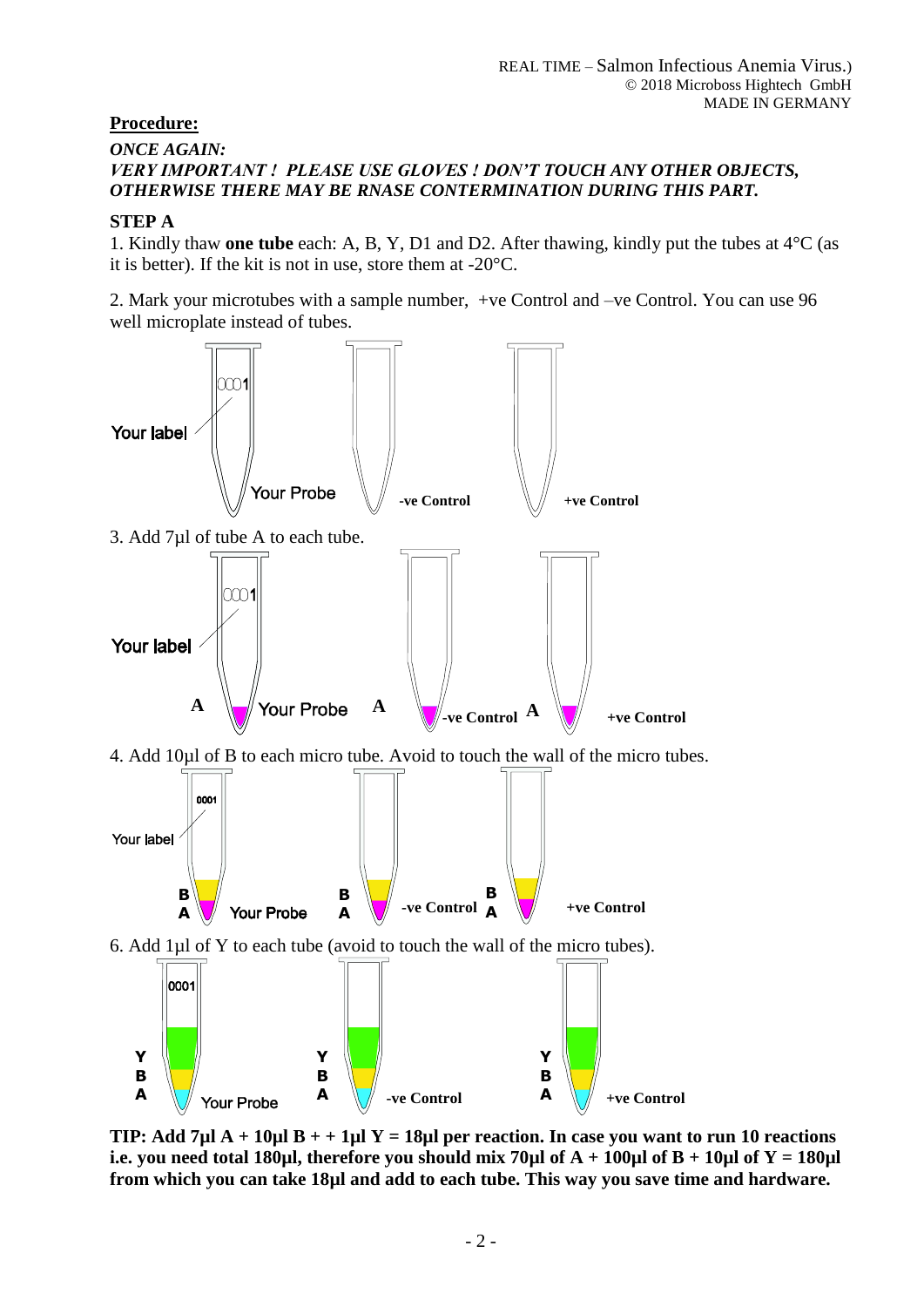7. Add 2µl of your RNA with sterile pipette-tip with filter to each micro tube according to your label except +Ve and -Ve (avoid touching the wall). **Use every time a new pipette tip** (for each sample) ! Mix it.



8. Use new pipette tip with filter. Add 2µl of tube D1. This is the positive control supplied with our kit. Mix it.



9. Use a new pipette tip. Add 2µl of –Ve (tube D2) to –Ve Control (don't touch the wall).Mix it.



10. Centrifuge all tubes for 20 sec. for 8000 rpm (this is not necessary but it is better).

11. Run the program of your thermocycler as followings: Kindly check whether you have added everything correctly as the level of the volume of each micro tube must be almost the same.



**You must use quencher and reporter dye to setup your software (see FAQ) and run the following program:**

- 1. 60 minutes at 42°C 10 minutes at 70°C
- 2. 15 seconds at  $95^{\circ}$ C  $\rightarrow x$  50 cycles 60 seconds at  $60^{\circ}$ C -